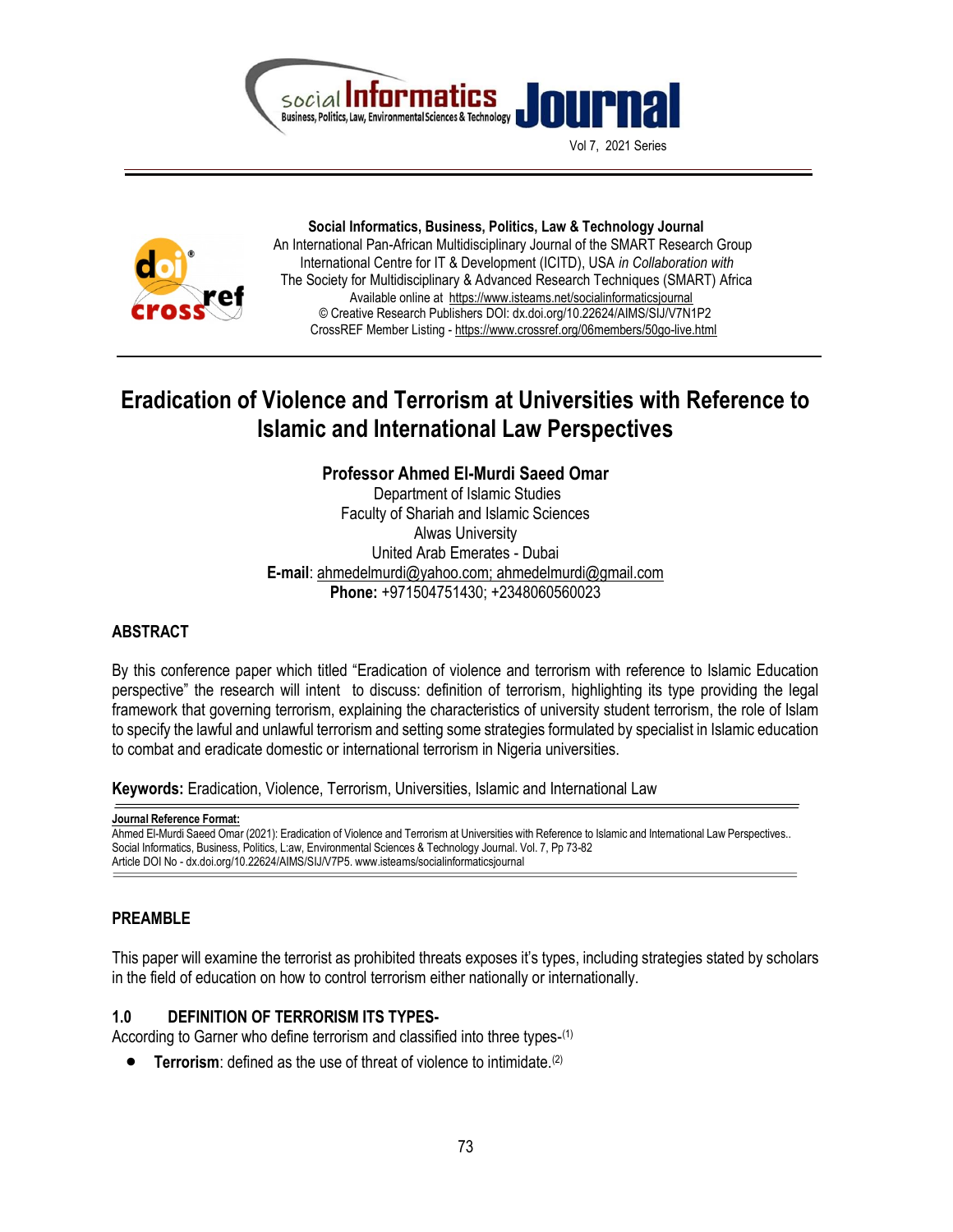

- Cyber terrorism: defined as terrorism committed by using a computer to make unlawful attacks and threat of attack against computers, networks and electronically stored information and actually causing the target to fear or experience to harm.(3)
- Domestic terrorism: defined as terrorism that occurs primarily within the territorial jurisdiction.(4) it also defined as: terrorism that is carried out against one's own government of fellow citizen.(5)
- International terrorism: defined as terrorism that occurs primarily outside the territorial jurisdiction of United State, or that transcends national boundaries by the means in which it is carried out, the people it is attended to intimidate, or the place where the perpetrators operate or seek asylum.(6)

# 2.0 THE LEGAL FRAMEWORK OF INTERNATIONAL AND DOMESTIC TERRORISM

There are various national criminal acts prohibiting and stating penalties on acts assume terrorist, Nigeria Saudi Arabia, Britain, Canada, France, Sudan, Malaysia, Germany and most of global countries formulating domestic criminal laws for combating terrorism.

Moreover, United Nations testifying various international conventions and treaties to combat international terrorism in particular convention for protection internationally protected persons, convention for protection maritime navigation, treaty for protection acts against highjacking air planes, treaty for combating financing terrorist organization. Every convention or treaty including definition to international terrorism. Let me provide some quotations to those definitions in this regard:

2.1 International convention for the suppression of the financing of terrorism, 1999 provide definition of terrorism according to article 2 as follows:

 (1) Any person commits an offence within the meaning of this Convention if that person by any means, directly or indirectly, unlawfully and willfully, provides or collects funds with the intention that they should be used or in the knowledge that they are to be used, in full or in part, in order to carry out:

(a) An act which constitutes an offence within the scope of and as defined in one of-the treaties listed in the annex; or

(b) Any other act intended to cause death or serious bodily injury to a civilian, or to any other person not taking an active part in the hostilities in a situation of armed conflict, when the purpose of such act, by its nature or context, is to intimidate a population, or to compel a government or an international organization to do or to abstain from doing any act.

 $\_$ 

<sup>(1)</sup> Bryan A. Garner: Black Law Dictionary, eight edition, Thomson, West (1990) ppi 1512-3

<sup>(2)</sup> Garner: (bid) p. 1513.

<sup>(3)</sup> Garner: (bid) p. 1513.

<sup>(4)</sup> See Act no (18) of United States Criminal Act section 2331.

<sup>(5)</sup> Garner: (bid) p. 1513.

<sup>(6)</sup> See Act no (18) of United States Criminal Act section 2331.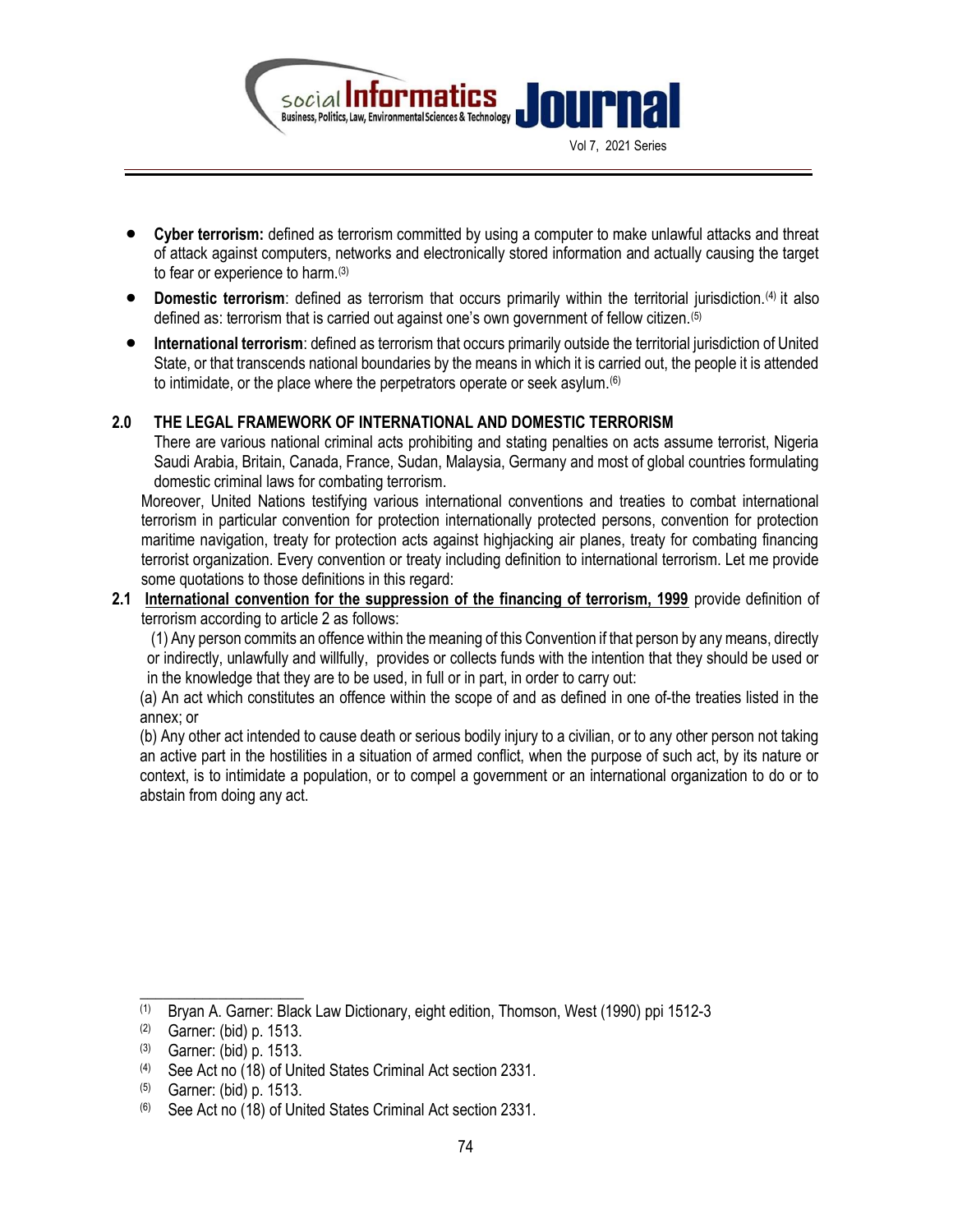

Vol 7, 2021 Series

# 2.2 Convention on offences and certain other acts committed on board aircraft signed at Tokyo, on  $14<sup>th</sup>$ September, 1963 (Tokyo Convention)

According to article 1 providing the definition of international terrorism against aircraft to be read as follows: This convention shall apply in respect of offences committed or acts done by a person on board any aircraft registered in a contracting state, while that aircraft is in flight or on the surface of the high seas or of any other area outside the territory of any state. For the purposes of this convention, an aircraft is considered to be in flight from the moment when power is applied for the purpose of take-off until the moment when the landing run ends.This convention shall not apply to aircraft used in military, customs or police services.

# 2.3 Convention for the suppression of unlawful seizure of aircraft signed at the Hague, of 16 December 1970 (The Hague Convention 1970)

According to article 1 providing the definition of unlawful seizure of aircraft to be read as follows:

Any person who on board an aircraft in flight:

Unlawfully, by force or threat thereof, or by any other form of intimidation, seizes, or exercises control of, that aircraft, or attempts to perform any such act, or is an accomplice of a person who performs or attempts to perform any such act commits an offence.

# 2.4 Convention on the prevention and punishment of crimes against international protected persons, 1973 According to article 2 providing the definition of attacking against internationally protected persons to be read as follows: The intentional commission of: a murder, kidnapping or other attack upon the person or liberty of accommodation or the means of transport of an internationally protected person likely to endanger his person or liberty; a threat to commit any such attack; an attempt to commit any such attack; and an act constituting participation as an accomplice in any such attack shall be made by each state party a crime under its internal law.

# 2.5 International convention against the taking of hostages signed at new York on 18 December 1979

According to article 1 providing the definition of unlawful taking of hostages to be read as follows: Any person who seizes or detains and threatens to kill, to injure or to continues to detain another person (hereinafter referred to as the "hostage") in order to compel a third party, namely, a state, an international intergovernmental organization, a natural or juridical person, or a group of persons, to do or abstain from doing any act as an explicit or implicit condition for the release of the hostage commits the offence of taking

#### of hostages ("hostage-taking") within the meaning of this convention. 2.6 Convention for the suppression of unlawful acts against the safety maritime navigation signed at Rome, 10 March 1988

According to article 3 providing the definition of unlawful acts against the safety maritime to be read as follows: Any person commits an offence if that person unlawfully and intentionally: Seizes or exercise control over a ship by force or threat thereof or any other form of intimidation; or performs an act of violence against a person on board a ship if that act is likely to endanger the safe navigation of that ship; or destroys a ship or causes damage to a ship or to its cargo which is likely to endanger the safe navigation of that ship; or places or causes to be placed on a ship, by any means whatsoever, a device or substance which is likely to destroy that ship, or cause damage to that ship or its cargo which endangers or is likely to endanger the safe navigation of that ship; or destroys or seriously damages maritime navigational facilities or seriously interferes with their operation.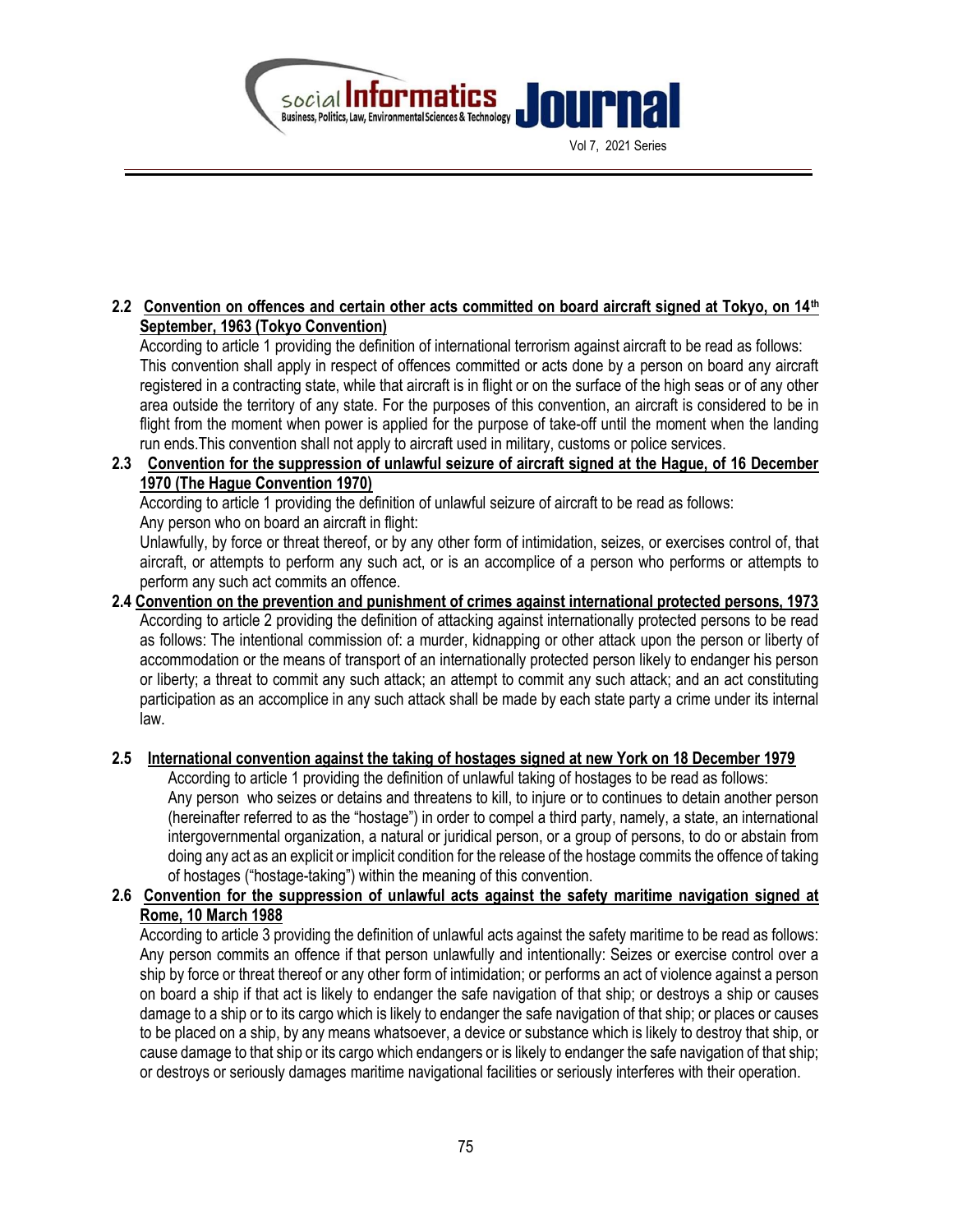

2.7 International convention for the suppression of terrorist bombings (New York: 12 JANUARY 1998)

According to article 2 providing the definition of bombing as terrorist acts to be read as follows: Any person commits an offence within the meaning of this convention if that person unlawfully and intentionally delivers, places, discharges or detonates an explosive or other lethal device in, into or against a place of public use, a stage or government facility, a public transportation system or an infrastructure facility; With the intent to cause death or serious bodily injury; or with the intent to cause extensive destruction of such place, facility or system, where such destruction results in or is likely to result in major economic loss. Any person also commits an offence if that person attempts to commit an offence as set forth in paragraph 1 of the present article.

Any person also commits an offence if that person: participates as an accomplice in an offence as set forth in paragraph 1 or 2 of the present article; or organizes or directs others to commit an offence as set forth in paragraph 1 or 2 of the present article; or in any other way contributes to the commission of one or more offences asset forth in paragraph 1 or 2 of the present article by a group of persons acting with a common purpose; such contribution shall be intentional and either be made with the aim of furthering the general criminal activity or purpose of the group or be made in the knowledge of the intention of the group to commit the offence or offences concerned.

# 3.0 EFFECTS OF TURORISM IN NIGERIA UNIVERSITIES ACCORDING TO SPECIALIST IN THE FIELD OF ISLAMIC EDUCATION:

Terrorism causing very fatal dangerous consequences such as follows:(7)

1. Clashes:

Clashes are the common terrorism in Nigerian University. different political parties clash with each other on different minor reasons like on hoisting flag. chalking, banners and on sitting places etc.

# 2. Bomb Blast:

Bomb blast is a serious major act of terrorism in Nigerian Universities. It is an unbearable action in any education institution. Nigerian Universities has to face these disguising attacks. It becomes the causes of injury of different student.

### 3. Threatening Teachers:

Threatening teachers is an openly terrorism in Universities of Nigeria. students have links with different political parties to threat teachers on different situations and conditions like short of attendance and illegal way to sit in examination hall.

### 4. Cancellation Of Interruption During Teaching Learning Process:

Classes are also going on in Nigerian Universities. Due to different events of political and religious parties like rallies, clashes, protests and conflicts become the reason for classes cancel. Students who are ambitious and willing to get education in some Universities of Nigeria suffer a lot. It is an example of terrorism because these political parties want massive crowd of students in their events. For that purpose they do not feel ashamed to cancel classes.

\_\_\_\_\_\_\_\_\_\_\_\_\_\_\_\_\_\_\_\_\_\_\_\_\_\_\_\_\_\_\_\_\_\_\_\_\_\_\_\_\_\_\_\_\_\_\_\_\_\_\_\_\_\_\_\_\_\_\_\_

 $(7)$  Rizwana Muneer(2012): To study the role of education to over come terrorism in Univeristy of Karachi published Interdisciplinary journal of contemporary research in business pp 439-461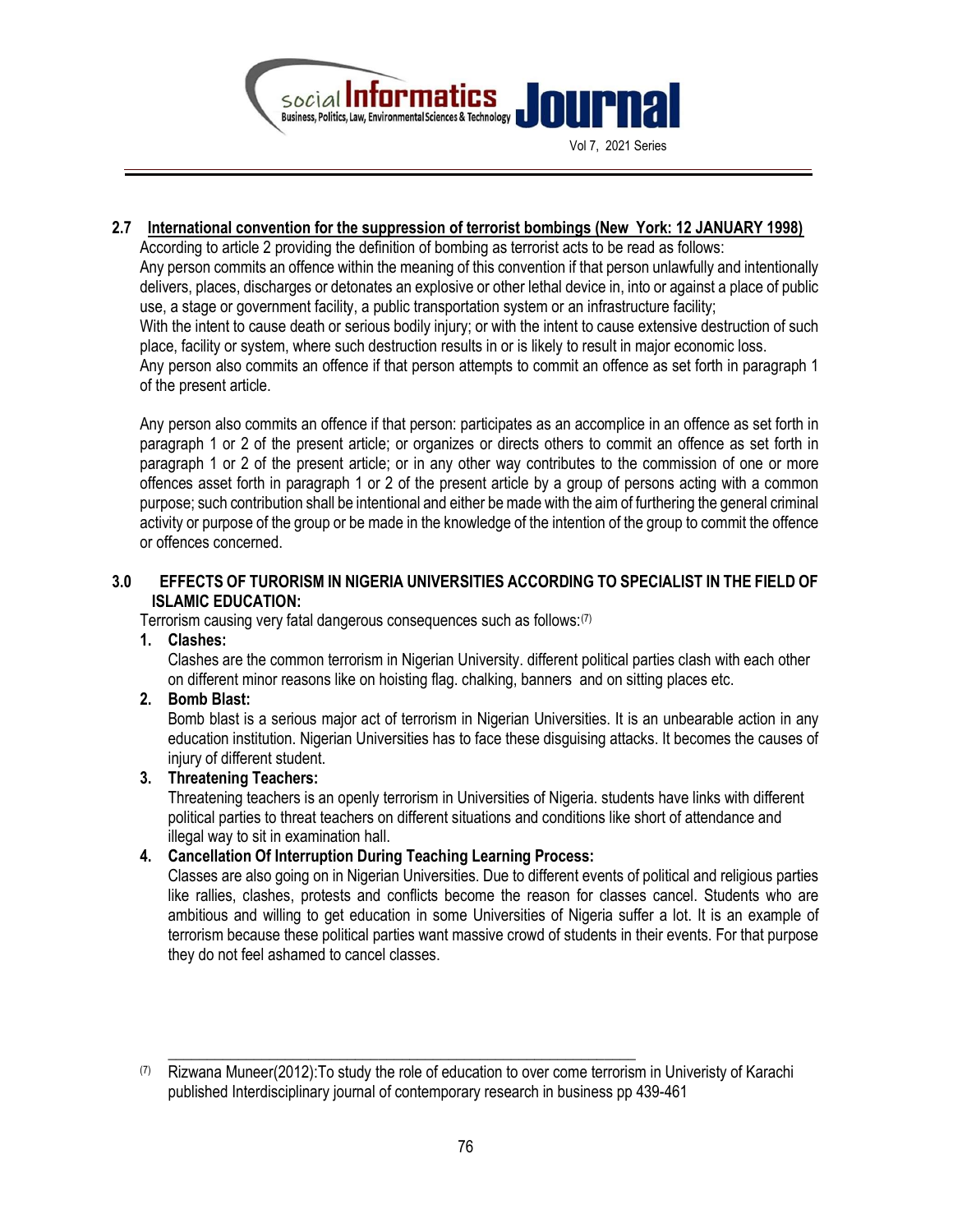

#### (5) Paper Postponement:

Paper postpone is also a kind of terrorism in some Universities of Nigeria. Students prepare their mind for paper but different streeful elements become a reason to postpone papers.

### (6) Stress on Students:

In University of Nigeria terrorism is present in shape of stress on students as well. Student have to attend different events of parties unwillingly. Their way of conversation capture students and invite them to join their parties.

### (7) Cheating:

Cheating is another source of terrorism in some Universities of Nigeria. It snatches the right of studious students who really struggle to achieve education. Students have to face this act in some Universities of Nigeria.

# (8) Favoritism:

Favoritism between students is terrorism in classrooms of in some Universities of Nigeria. It comes from teacher side. It creates differentiation among students. It effects psychologically on students performance during studies. Like if a teacher has any sort of favor with any political party he/she gives priority to them.

### (9) Chalking:

Chalking on different walls, paths, classes, stairs are terrorism as well. It creates religious, linguistics and caste differences between students. It develops anger which shown by terrorism.

### 4.0 SUGGESTED STRATEGIES BY SPECIALIST IN ISLAMIC EDUCATION.

The following strategies and recommended by educationalist $(8)$ 

- 1. Students should be drawn away from the act of terrorism.
- 2. Education should build a strong foundation of students.
- 3. Counseling should be provided to students.
- 4. Motivation should be created by teachers to enhance a positive attitude.
- 5. Justice in behavior, attitude academic activities should be to all students.
- 6. Psychological satisfaction should be providing to students.
- 7. Frustration should be decreased due to fulfillment of their rights.
- 8. Solution should be given to students according to their problems.
- 9. Discrimination should not be done with the students.
- 10. Administration should play its role strictly to stop terrorism.
- 11. Healthy co-curricular activities should be arranged by University.
- 12. Learning and to get education should be the main purpose of students only in the university.
- 13. Stratification should not be developed among students.
- 14. Students and teachers should obey rules and regulations of university.
- 15. Different political groups should be stay away from the university.
- 16. Students and teacher should have a strong relationship.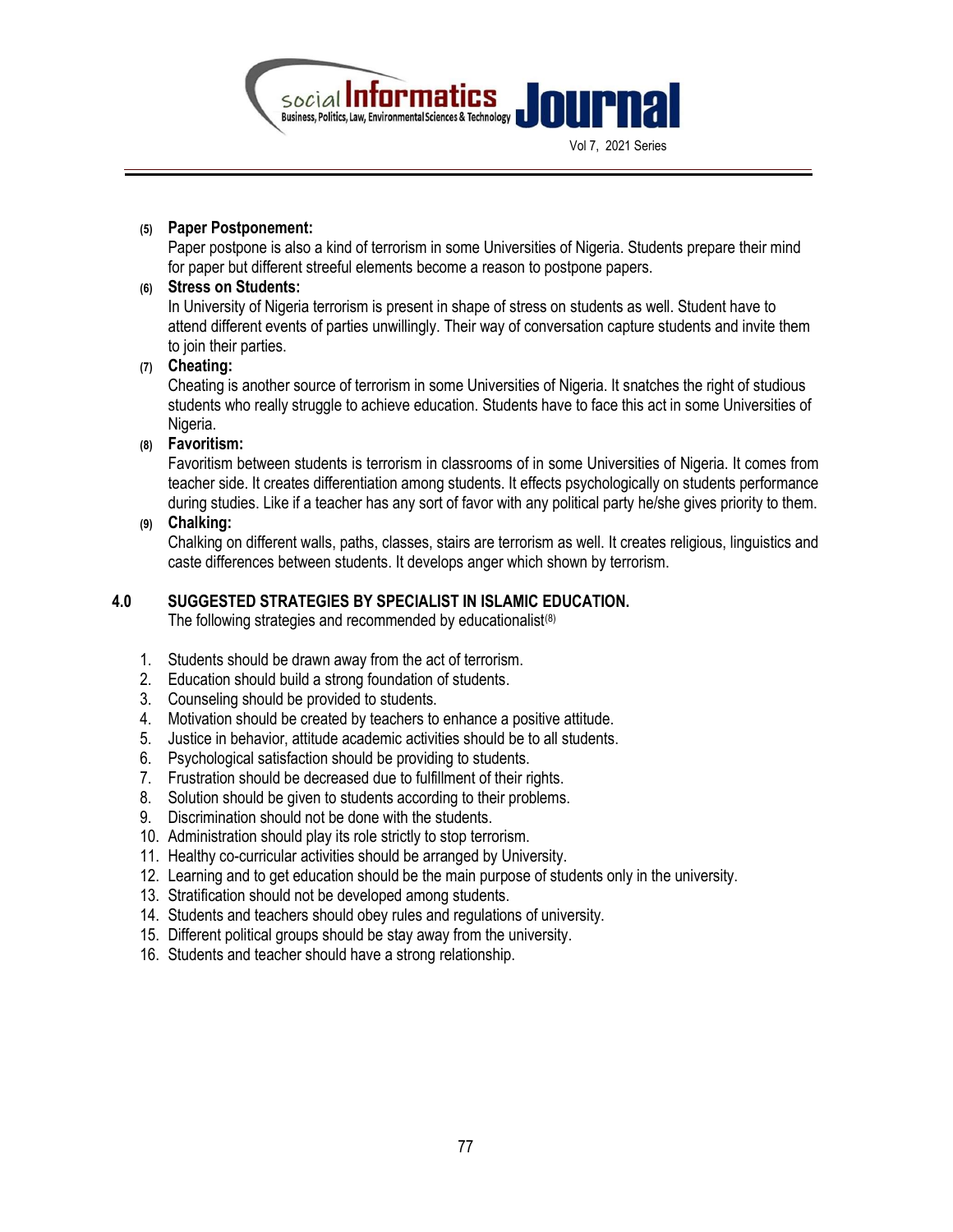

# 5.0 THE ROLE OF SHARIAH LAW FOR ERADICATION OF TERRORISM

# 5.1 Definition Of Terrorism In Islamic Jurisprudence

It derived, from the Arabic word: rahab which means: to threat  $(9)$ 

- The noun is "Rahbatan or irhab" or terrorism.
- Technically defines as: terrorist is one who causes fear and threats to other for acquiring political dimensions<sup>(10)</sup>

# Types of terrorist according to Islamic shariah law:

There are three types stated in Islamic jurisprudence.<sup>(11)</sup>

The first type: When the terrorists having no reasonable or rational justification they will be adapted as criminal and arm robbers

The second type: Those who abuse the companions of the holy prophet they adapted as political deserters or Bughat".

The third type: Those who organize demonstrations and disobedience using their opinion on reasonable rational justification these also adapted as"Bughat" or political opposition leaders.

The first type: When the terrorist having no reasonable or rational justification they will be adapted as criminal and arm robbers

The second type: Those who abuse the companions of the holy prophet they adapted as political deserters or Bughat".

The forth types: Those mobilize, enlist persons by recruiting them to attempt over throw the administrative existing system of the government for a acquiring political ends or achievement, they are adapted as criminal and terrorist.

# 6.0 DISCRIPTIONS OF TERRORISM ACCORDING TO TEXT OF HOLY QURAN AND SUNNAH:

With referencing to Quranic and sunnah text they state three descriptions to terrorist acts such as follow:

6.1 The First Is An Ideal Terrorism: is Ismamically recommended for the political existing system, the implication is that the state government should be very powerful economically, deplomaterically, with very strong combatant military forces. It's the desirable power which required in whole Muslim states and that described in Holy Quran when the Almighty Gods says: (12)

### SURAH AND AL-ANFAL

"Against them make ready yours strength to the utomost of your power, including steeds of war, to strike terror into (the hearts of) the enemies, and others besides, whom ye may not know, but whom Allah doth know. Whatever ye shall spend in the causes of Allah, shall be rapid unto you, and ye shall not be treated unjustly"

 $\frac{1}{2}$  ,  $\frac{1}{2}$  ,  $\frac{1}{2}$  ,  $\frac{1}{2}$  ,  $\frac{1}{2}$  ,  $\frac{1}{2}$  ,  $\frac{1}{2}$  ,  $\frac{1}{2}$  ,  $\frac{1}{2}$  ,  $\frac{1}{2}$  ,  $\frac{1}{2}$  ,  $\frac{1}{2}$  ,  $\frac{1}{2}$  ,  $\frac{1}{2}$  ,  $\frac{1}{2}$  ,  $\frac{1}{2}$  ,  $\frac{1}{2}$  ,  $\frac{1}{2}$  ,  $\frac{1$ 

<sup>(10)</sup> Rizwana Muneer (ibid)pp459

<sup>(11)</sup> Ibrahim Anees: Al-mu'ugam Al-waseed, Al-maktabat Al-Islamyyat, (iro) (1991)p. 127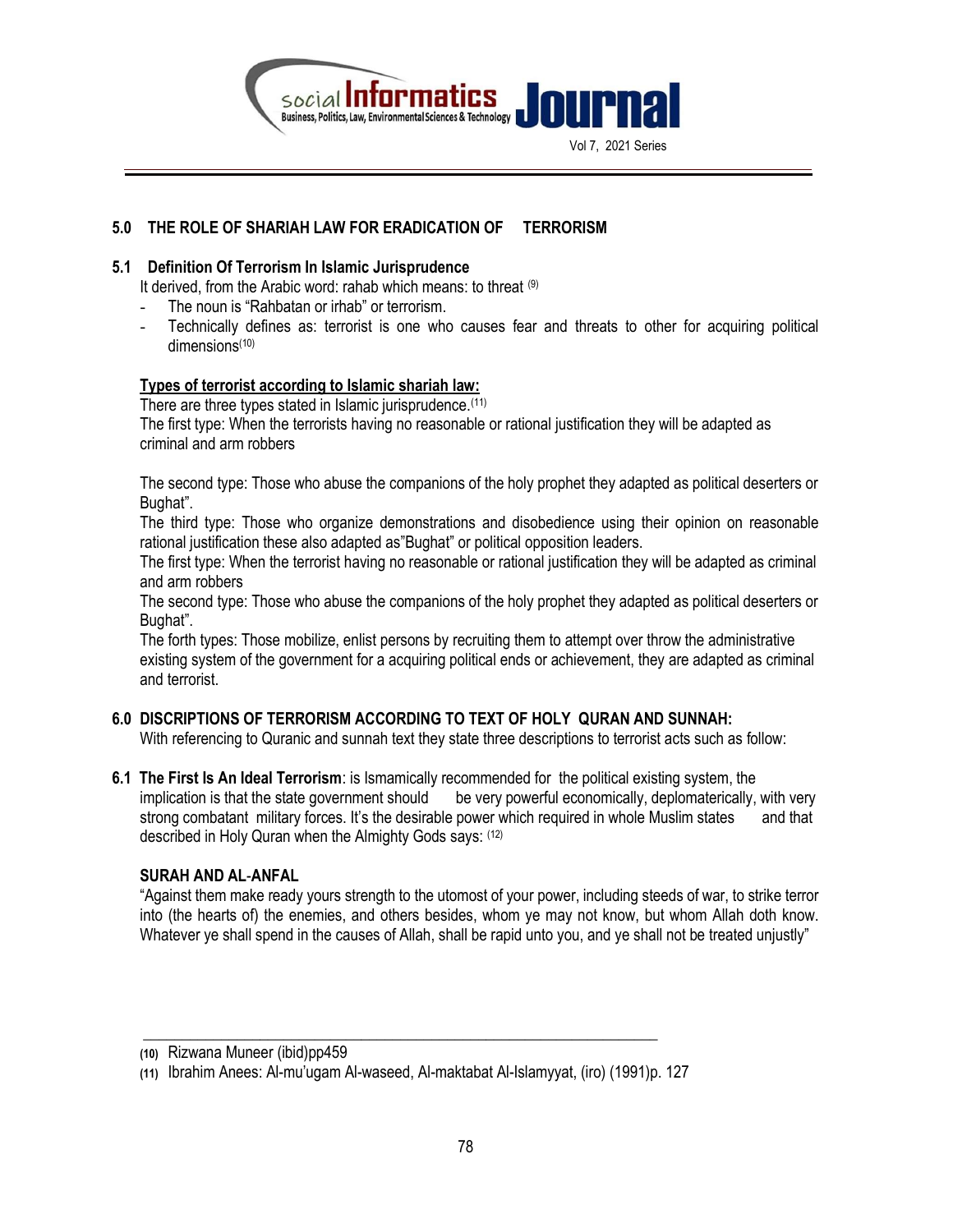

- 6.2 The second terrorism: The fear from Al-might God, we should observe the Al-mighty and fear him in all our behavior, worshiping and dealing with others, it is the type of fear which mentioned in various Holy Quran chapters such as: verse No (12) of Anfal, (40) of Baggaret, (90) of Anbiya (32) of Qassas,
- 6.3 The Third type of terrorists,: Is the one which prohibited and it described and codified as an offense. And stated in verse No (18) of surat Al-kaf.

With reference to Sunnah: There are various sunnah, text narrated by, Muslim, Nasai, ibn maja, Abadawod and Aldarimi implying the fair of Al- mighty God.(13)

# 7.0 CONDIFICATION OF CRIMINAL LAWS AND PARTICIPATION TO ADOPT INTERNATIONAL AND REGIONAL CONVENTIONS TO FIGHT AGAINST TERRORISM

The federal government may required to sign multi literal and bilateral treaties and initiate judicial principals to fight against terrorism.

The judiciary in the federal republic of Nigeria with collaboration with the attorney General, police and Army could initiate the following principles to fight against terrorism: (14)

- Creating a judicial framework that allows substantial international co-operation among judicial authorities;
- $\bullet$ Increasing signatures and ratifications of relevant instrument s and encouraging members states to reconsider existing reservation.
- Reinforcing various forms of mutual co-operation in the criminal field.
- Stepping up the fight against money laundering in the criminal field;
- Security just compensation for victims of terrorism.
- Building on the fundamental principle that it is both possible and necessary to fight terrorism while respecting human right, fundamental freedoms and the rule of law.
- Exploring ways to reduce tensions existing in contemporary societies.
- Promoting inter-cultural and inter-religious dialogue.
- Carrying out activities in the fields of education, youth and the media.
- **Ensuring the protection of monitories.**
- Prevent terrorism by measures taken at national level and through international co-operation.
- Establish as criminal offences acts, such as public provocation, recruitment and training, that may lead to the commission of acts of terrorism.
- In order to prevent and combat money laundering and the financing of terrorism more effectively, the convention facilitates interalia extradition and matual assistance arrangement.
- Ensure the protection and compensation of victims of terrorism.
- Rapid tracing of property or bank accounts and the rapid freezing of funds.

\_\_\_\_\_\_\_\_\_\_\_\_\_\_\_\_\_\_\_\_\_\_\_\_\_\_\_\_\_\_\_\_\_\_\_\_\_\_\_\_\_\_\_\_\_\_\_\_\_\_\_\_\_\_\_\_\_\_\_\_\_

Quick access to financial information or information on assets held by criminal organization.

<sup>(12)</sup> Umarah Mustapa; Al-irahab wa Jaraimuhu, Fi Al-ganon Al-dawli Al-nai Garyonni (1991) p:346

<sup>(13)</sup> Ibnu Dudama;Al-Kafi Al-figh Al-hanabali, Maktabat Ihya'a Al-turath Al-dwaoly, Ciro, pp;100-1

<sup>(14)</sup> Verse No (60) The Holy Quran, Text translation and commentary by Abdullahi yousif Ali, Amama corporation Brentawood Mary Land (1989)

<sup>(15)</sup> D.A.Y, Winsik (1943): Al-murajam Al-mufahrasli Al-fath Al-Hadith Al-Nabawi, published by Breel laden, p.212

<sup>(16)</sup> Action against terrorism expert PDF Editor trial